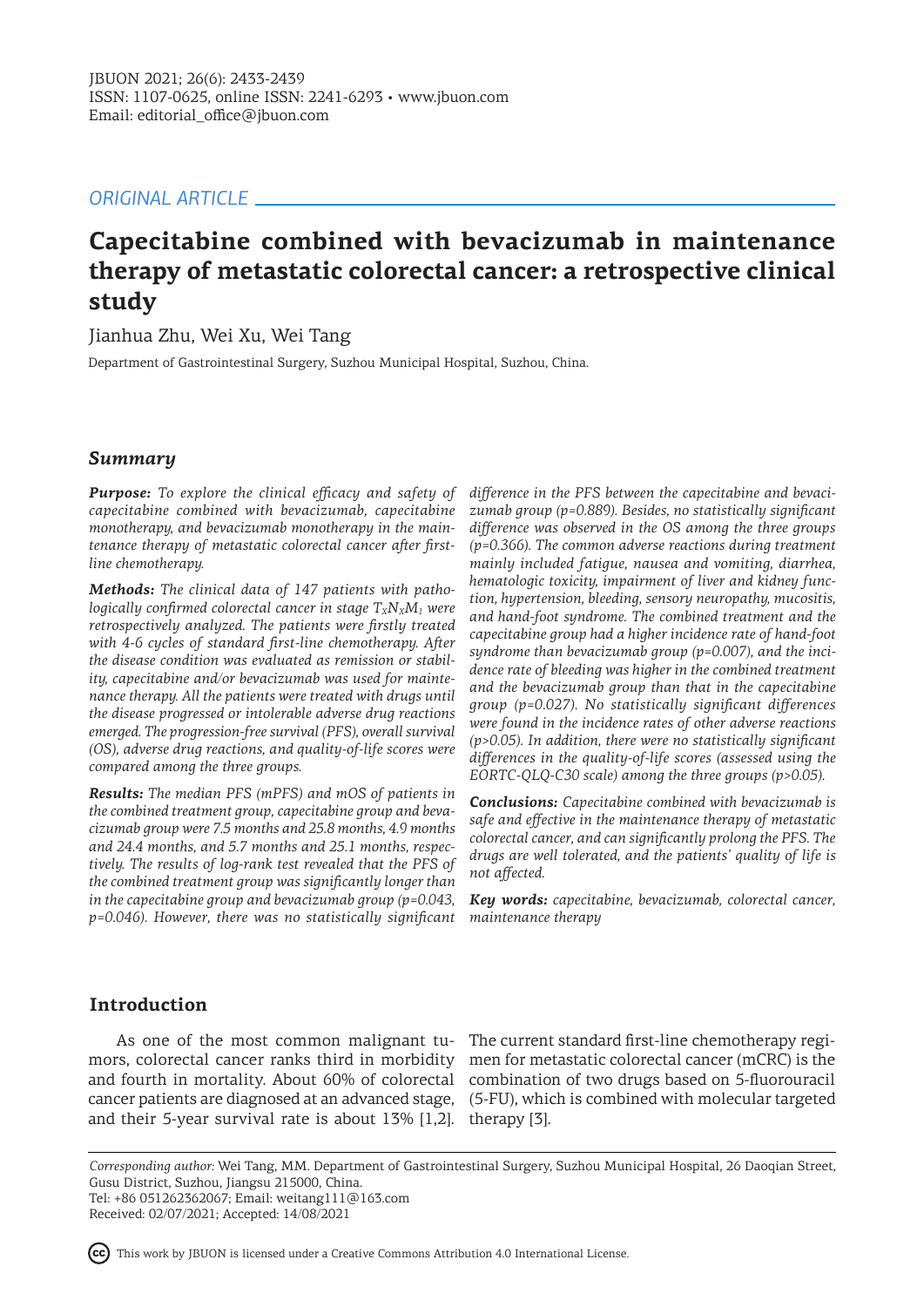In recent years, mounting clinical studies have suggested that maintenance therapy with lowintensity and low-dose drugs for mCRC patients benefiting from first-line chemotherapy can prolong the time of disease control and ameliorate the quality of life of patients [4-6]. However, at present, no standard maintenance therapy has been recommended in the NCCN guidelines.

The present study aimed to compare the efficacy and safety of capecitabine combined with bevacizumab, capecitabine monotherapy and bevacizumab monotherapy in the maintenance therapy of patients with mCRC, so as to provide a basis for clinical treatment.

## **Methods**

#### *General data*

The clinical data of 147 patients with stage IV colorectal cancer confirmed by pathology or cytology (*the 7th edition of the AJCC Cancer Staging Manual*) were retrospectively analyzed. *The inclusion criteria* involved: (1) patients aged 18-75 years old, (2) those with Eastern Cooperative Oncology Group (ECOG) score of 0-2 points, (3) those with  $\geq 1$  measurable lesions according to the Response Evaluation Criteria In Solid Tumours (RECIST) 1.1, and (4) those whose estimated survival

was >3 months. *The exclusion criteria* were as follows: (1) patients whose disease condition was evaluated as progressive disease (PD) after basic chemotherapy, or (2) those with underlying diseases such as severe heart, liver or kidney diseases, or other malignant tumors.

All the patients were treated with XELOX regimen (capecitabine + oxaliplatin) or FOLFOX regimen (fluorouracil + calcium folinate + oxaliplatin) with or without bevacizumab for 12-24 weeks. After evaluation of disease condition, patients with complete response (CR), partial response (PR), and stable disease (SD) were treated with capecitabine + bevacizumab (n=49), capecitabine (n=49), and bevacizumab (n=49), respectively, until the drugs were intolerable or the disease progressed. No statistically significant differences were found in the baseline data of patients, such as age, sex, tumor location, tumor metastasis and ECOG score (p>0.05, Table 1), which were comparable. All the patients enrolled were informed of the study according to the Declaration of Helsinki, and signed the inform consent form.

#### *Treatment methods*

Patients in the capecitabine + bevacizumab group (combined treatment group) took oral capecitabine (Shanghai Roche Pharmaceutical Co., Ltd., NMPN: H20073024, specification: 0.5 g/tablet) at 1000 mg/ m<sup>2</sup> , twice a day, for 14 consecutive days, and then the drugs were stopped for 1 week (3 weeks as one cycle). Later, they received intravenous infusion of bevacizum-

| <b>Table 1.</b> Baseline characteristics of the studied patients |  |
|------------------------------------------------------------------|--|
|------------------------------------------------------------------|--|

| $n(\%)$        | n(%)           | $n(\%)$        |                                                                                     |
|----------------|----------------|----------------|-------------------------------------------------------------------------------------|
| $57.3 \pm 7.7$ | $55.7 \pm 6.9$ | $56.8 \pm 7.4$ | 0.545                                                                               |
|                |                |                | 0.428                                                                               |
| 29(59.2)       | 33 (67.3)      | 35(71.4)       |                                                                                     |
| 20 (40.8)      | 16 (32.6)      | 14 (28.6)      |                                                                                     |
| $22.4 \pm 3.3$ | $23.3 \pm 3.5$ | $21.8 \pm 3.1$ | 0.081                                                                               |
|                |                |                | 0.417                                                                               |
| 34 (69.4)      | 30(61.2)       | 36 (73.5)      |                                                                                     |
| 15 (30.6)      | 19 (38.8)      | 13(26.5)       |                                                                                     |
|                |                |                | 0.723                                                                               |
| 25(51.0)       | 29(59.2)       | 30(61.2)       |                                                                                     |
| 17 (34.7)      | 14 (28.6)      | 11(22.4)       |                                                                                     |
| 7(14.3)        | 6(12.2)        | 8(16.3)        |                                                                                     |
|                |                |                | 0.514                                                                               |
| 19 (38.8)      | 24 (49.0)      | 21(42.9)       |                                                                                     |
| 16 (32.7)      | 14 (28.6)      | 13(26.5)       |                                                                                     |
| 6(12.2)        | 5(10.2)        | 7(14.3)        |                                                                                     |
| 8(16.3)        | 6(12.2)        | 8(16.3)        |                                                                                     |
|                |                |                | 0.612                                                                               |
| 28(57.1)       | 25(51.0)       | 29(59.2)       |                                                                                     |
| 15 (30.6)      | 17 (34.7)      | 13(26.5)       |                                                                                     |
| 6(12.2)        | 7(14.3)        | 7(14.3)        |                                                                                     |
|                | $\sim$         |                | Combination group (n=49) Capecitabine group (n=49) Bevacizumab group (n=49) p value |

BMI: body mass index; ECOG: Eastern Cooperative Oncology Group.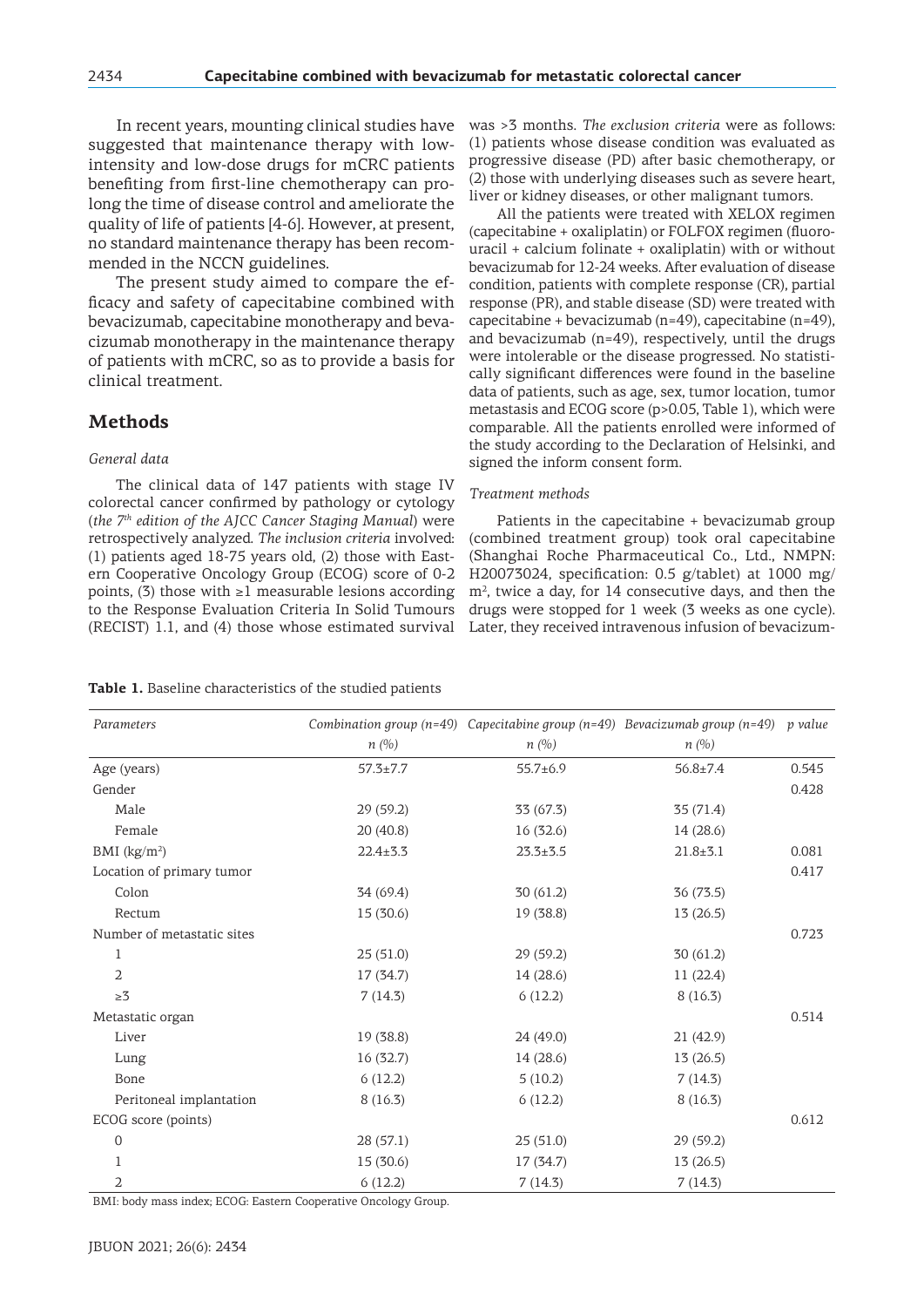ab (Roche Pharma Ltd., approval number: S20170035, specification: 100 mg/vial) at 7.5 mg/kg, once every 3 weeks. Patients in the capecitabine group were given oral capecitabine at  $1000$  mg/m<sup>2</sup>, twice a day, for  $14$ consecutive days, and then the drug was stopped for 1 week (3 weeks as one cycle). Patients in the bevacizumab group received intravenous infusion of bevacizumab (7.5 mg/kg, diluted with 0.9% sodium chloride) for 30-90 min once every 3 weeks. The three groups of patients received maintenance therapy until the drug reactions were intolerable, the disease condition was evaluated as PD, or the drugs were stopped for any reason.

#### *Observation indexes*

CT or MRI scan were applied to assess the efficacy during maintenance therapy and follow-up, and bone marrow, liver and kidney functions were evaluated in each cycle of maintenance therapy. The survival of patients was recorded, progression-free survival (PFS) was defined as the duration from the start of maintenance therapy to PD or death of patient, and overall survival (OS) was defined as the duration from the start of combined chemotherapy to death from any cause. The incidence rates of hematologic toxicity, impairment of liver and kidney function, gastrointestinal reaction, hand-foot syndrome and bleeding were calculated according to the U.S. National Cancer Institute Common Terminology Criteria for Adverse Events version 3.0. The quality of life of the patients was assessed using the Quality of Life Questionnaire Core 30 version 3.0 (QLQ-C30 v3.0) of the European Organization for Research and Treatment of Cancer (EORTC).

#### *Statistics*

SPSS 22.0 was utilized for statistical analyses. The measurement data were expressed as mean ± standard deviation  $(\overline{x} \pm s)$ , and two-sample t-test was performed for intergroup comparison. The enumeration data were expressed as rate  $(\%)$ , and  $x^2$  test was conducted for intergroup comparison. Kaplain-Meier method was performed to plot the survival curves, and log-rank test was employed to compare the difference in survival rate between groups. P<0.05 indicated that the difference was statistically significant.

## **Results**

## *Comparison of efficacy among the three groups of patients*

The patients were followed up for 3-36 months. The median PFS (mPFS) and mOS of patients in the combined treatment group, capecitabine group, and bevacizumab group were 7.5 months and 25.8 months, 4.9 months and 24.4 months, and 5.7 months and 25.1 months, respectively. The survival curves of patients were plotted using the Kaplain-Meier method (Figure 1), and examined by log-rank test. It was found that the PFS in the combined treatment group was significantly longer than in the capecitabine group and bevacizumab group (p=0.043, p=0.046). However, there was no statistically significant difference in the PFS between the capecitabine group and bevacizumab group (p=0.889). Besides, no statistically significant difference was found in the OS among the three groups (p=0.366). After the first progression in the combined treatment group, 12 patients received chemotherapy again, 5 patients received the XELOX/FOLFOX regimen again, and 7 patients were shifted to the FOLFIRI regimen (including 1 case combined with bevacizumab, 2 cases combined with cetuximab, and 2 cases combined with apatinib). In addition, another 7 patients received local therapy such as radiofrequency ablation for multiple liver lesions. After the first progression



**Figure 1.** Kaplan-Meier survival curves of patients in the combination group, capecitabine group and bevacizumab group. **A:** The difference between progression-free survival rate of patients in the combination group was significantly higher than those of capecitabine group and bevacizumab group (p=0.043, p=0.046). The difference between progressionfree survival rate of patients in capecitabine group and bevacizumab group had no statistically significant difference (p=0.889). **B:** The difference between overall survival rate of patients in the combination group, capecitabine group and bevacizumab group was not statistically significant (p=0.366).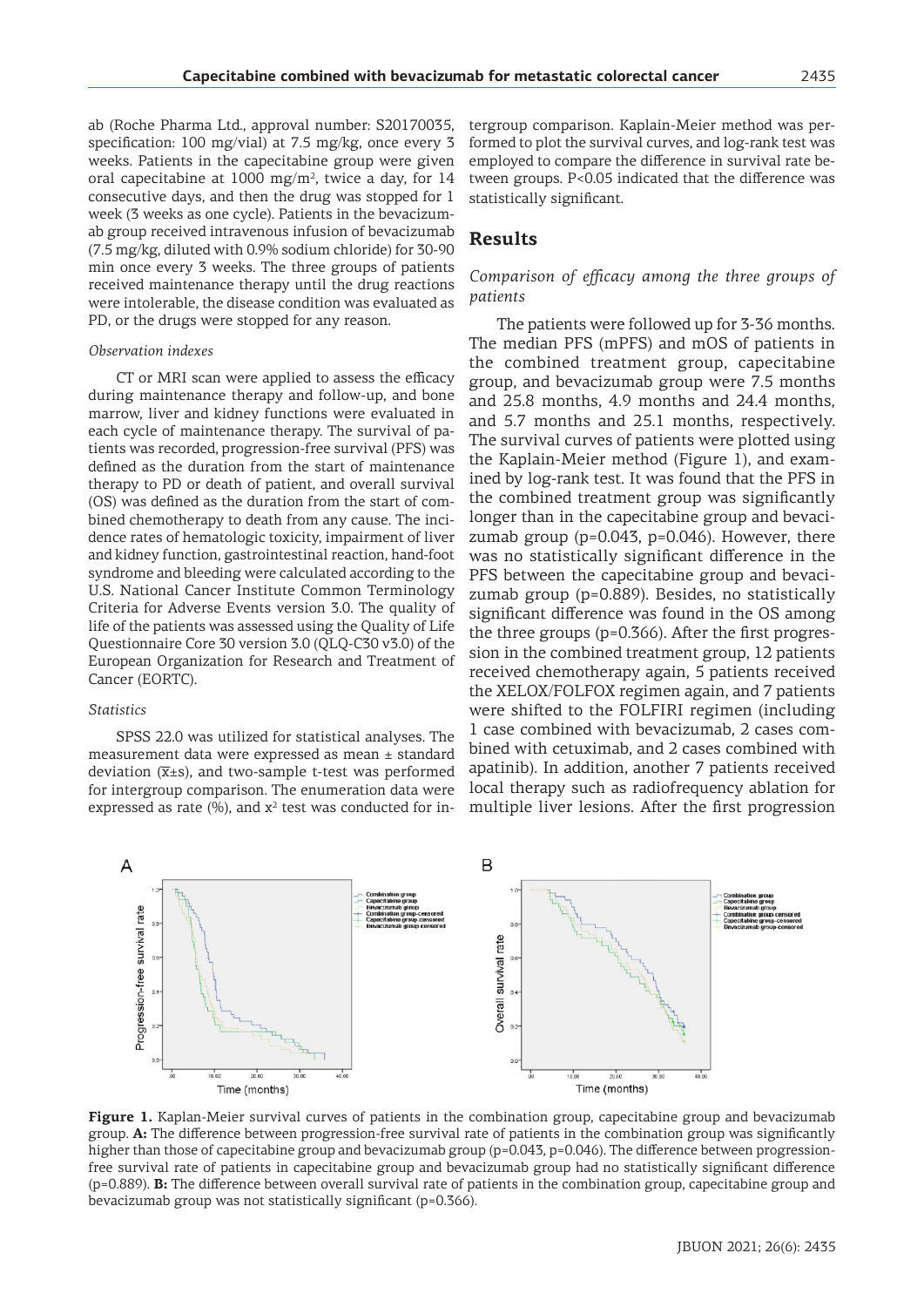in the capecitabine maintenance therapy group, 16 patients received chemotherapy again, 8 patients received the XELOX/FOLFOX regimen again, and 8 patients were shifted to the FOLFIRI regimen (including 2 cases combined with cetuximab, and 3 cases combined with apatinib). In addition, another 6 patients received local therapy such as radiofrequency ablation for multiple liver lesions. After the first progression in the bevacizumab maintenance therapy group, 13 patients received chemotherapy again, 5 patients received the XELOX/SOX regimen combined with bevacizumab chemotherapy, 5 pa-

tients were shifted to the FOLFIRI regimen + bevacizumab chemotherapy, and 3 patients received FOLFIRI regimen + cetuximab chemotherapy. In addition, another 2 patients received radiofrequency ablation for multiple liver lesions.

## *Incidence of adverse reactions in the three groups of patients*

During treatment, the common adverse reactions mainly included fatigue, nausea and vomiting, diarrhea, hematologic toxicity, impairment of liver and kidney function, hypertension, bleeding,

|                                   |           | Combination group (n=49) Capecitabine group (n=49) Bevacizumab group (n=49) |           | p value |
|-----------------------------------|-----------|-----------------------------------------------------------------------------|-----------|---------|
|                                   | n(%)      | n(%)                                                                        | n(%)      |         |
| Fatigue                           | 14 (28.6) | 11(22.4)                                                                    | 9(18.4)   | 0.483   |
| Nausea and vomiting               | 19 (38.8) | 13(26.5)                                                                    | 10(20.4)  | 0.123   |
| Diarrhea                          | 9(18.4)   | 5(10.2)                                                                     | 4(8.2)    | 0.265   |
| Anemia                            | 16(32.7)  | 14 (28.6)                                                                   | 11(22.4)  | 0.449   |
| Leukopenia                        | 18 (36.7) | 17 (34.7)                                                                   | 15 (30.6) | 0.709   |
| Thrombocytopenia                  | 10(20.4)  | 9(18.4)                                                                     | 8(16.3)   | 0.773   |
| Liver / Renal function impairment | 11(22.4)  | 10(20.4)                                                                    | 13(26.5)  | 0.665   |
| Hypertension                      | 9(18.4)   | 6(12.2)                                                                     | 8(16.3)   | 0.597   |
| Bleeding                          | 9(18.4)   | 8(16.3)                                                                     | 1(2.0)    | 0.027   |
| Sensory neuropathy                | 20(40.8)  | 17 (34.7)                                                                   | 23(46.9)  | 0.468   |
| Mucositis                         | 3(6.1)    | 2(4.1)                                                                      | 1(2.0)    | 0.594   |
| Hand-foot syndrome                | 16(32.7)  | 15 (30.6)                                                                   | 4(8.2)    | 0.007   |

**Table 2.** Comparison of adverse reactions of patients in the three studied groups

Table 3. Comparison of posttreatment EORTC-QLQ-C30 scale scores of patients in the three studied group

| Parameters            |                   |                   | Combination group ( $n=49$ ) Capecitabine group ( $n=49$ ) Bevacizumab group ( $n=49$ ) | p value |
|-----------------------|-------------------|-------------------|-----------------------------------------------------------------------------------------|---------|
| QLQ-C30               |                   |                   |                                                                                         |         |
| Functioning scales    |                   |                   |                                                                                         |         |
| Physical              | $67.31 + 13.31$   | 70.96±14.40       | $71.07 \pm 13.79$                                                                       | 0.313   |
| Role                  | $53.81 \pm 15.54$ | $58.67 \pm 16.11$ | $59.69 \pm 15.58$                                                                       | 0.146   |
| Emotional             | $67.73 \pm 18.84$ | $66.42 \pm 17.59$ | $65.56 \pm 16.89$                                                                       | 0.732   |
| Social                | $63.61 \pm 15.75$ | $63.39 \pm 13.94$ | $64.64 \pm 13.70$                                                                       | 0.726   |
| Cognitive             | 78.36±18.58       | 79.79±17.83       | $81.01 \pm 17.95$                                                                       | 0.669   |
| General health status | $55.46 \pm 14.15$ | $57.61 \pm 16.51$ | $58.17 \pm 13.04$                                                                       | 0.527   |
| Symptom scales        |                   |                   |                                                                                         |         |
| Appetite loss         | $27.73 \pm 21.15$ | 25.48±20.31       | 24.52±19.03                                                                             | 0.522   |
| Constipation          | 20.64±12.29       | $15.36 \pm 12.40$ | $16.17 \pm 13.34$                                                                       | 0.089   |
| Dyspnea               | 29.34±12.48       | 24.96±13.66       | $26.92 \pm 15.39$                                                                       | 0.298   |
| Fatigue               | $45.34 \pm 18.56$ | $43.74 \pm 14.95$ | $42.21 \pm 19.22$                                                                       | 0.582   |
| Financial problems    | 28.58±17.44       | 29.16±17.88       | $26.63 \pm 18.33$                                                                       | 0.665   |
| Nausea / vomiting     | 10.88±15.48       | $9.71 \pm 10.73$  | $8.03 \pm 11.83$                                                                        | 0.545   |
| Diarrhea              | $20.33 \pm 9.53$  | 18.14±8.89        | $16.86 \pm 9.29$                                                                        | 0.175   |
| Pain                  | 29.39±13.75       | $26.62 \pm 13.84$ | $25.83 \pm 14.77$                                                                       | 0.426   |
| Insomnia              | 33.98±15.65       | 30.45±14.60       | 31.68±13.53                                                                             | 0.481   |

EORTC: European Organization for Research and Treatment of Cancer.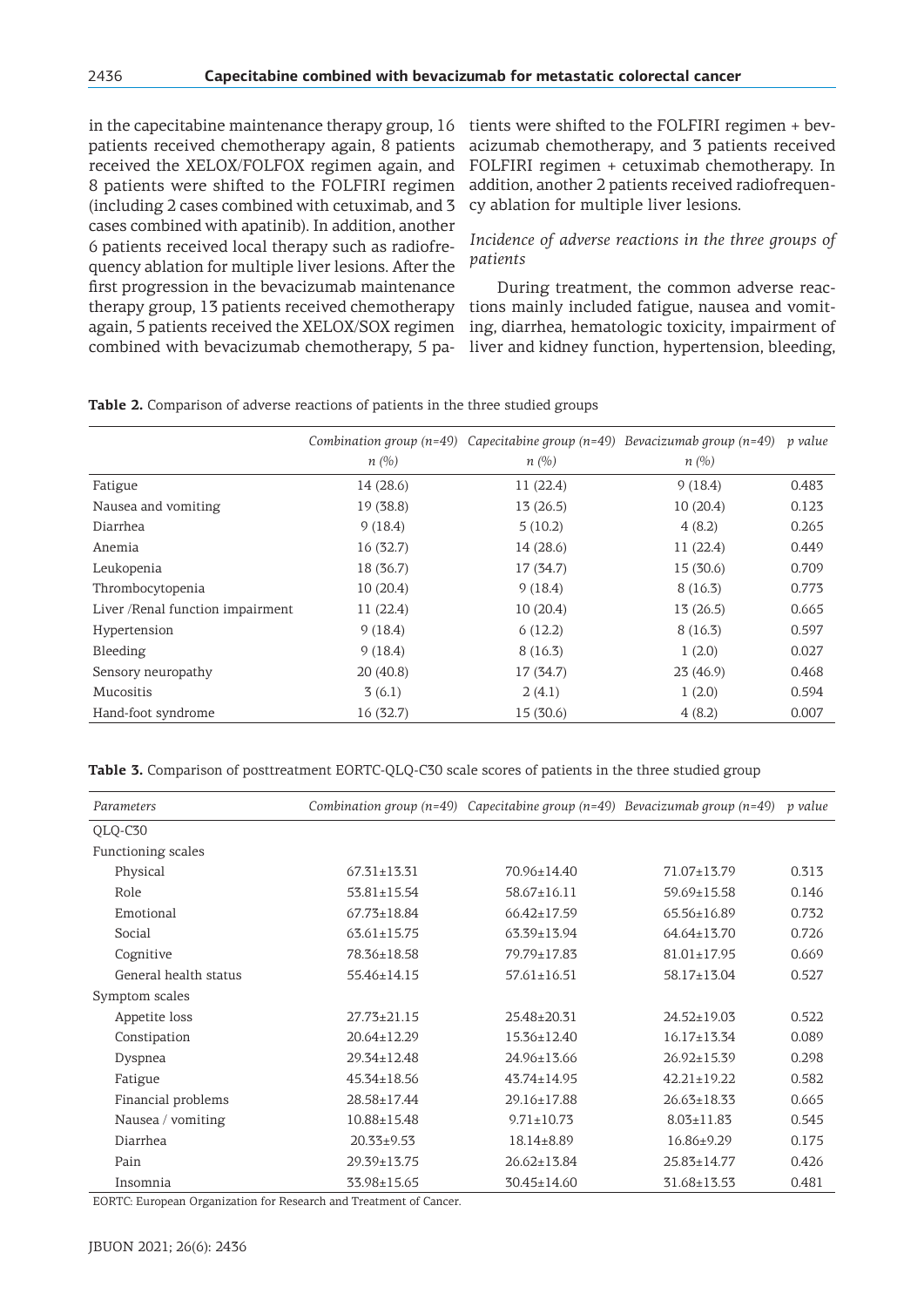sensory neuropathy, mucositis and hand-foot syndrome. Most of the adverse reactions were grade I-II, grade III was rare, and no grade IV adverse reactions were observed. After timely and appropriate symptomatic treatment, all of the adverse reactions were improved, without affecting the treatment. The incidence rate of hand-foot syndrome was higher in the combined treatment group and capecitabine group (p=0.007), and the incidence rate of bleeding was higher in the combined treatment group and bevacizumab group (p=0.027). There were no statistically significant differences in the incidence rates of other adverse reactions (p>0.05) (Table 2).

#### *Patient quality of lifes*

After treatment, no statistically significant differences were found in the scores of physical function, role function, emotional function, social function, cognitive function and global health status (assessed using the QLQ-C30 scale) among the three groups (p>0.05). Besides, no statistically significant differences were observed in the scores of symptoms of fatigue, appetite loss, dyspnea, nausea and vomiting, diarrhea, constipation, pain, insomnia and financial difficulties among the three groups (p>0.05). These results suggested that capecitabine combined with bevacizumab will not affect the patient overall quality of life (Table 3).

## **Discussion**

The morbidity and mortality rates of colorectal cancer show an upward trend annually. At present, the commonly adopted chemotherapeutic drugs for advanced colorectal cancer consist of fluorouracil, oxaliplatin and irinotecan, and the major targeted drugs include bevacizumab and cetuximab. Although combined treatment can prolong the PFS of patients by 9-11 months, and prolong the OS even by 2 years, with the extension of chemotherapy time, the adverse reactions cumulated and only 1/3 of the patients can adhere to the treatment until PD [7,8]. After the patients completed the planned initial chemotherapy cycles and their disease condition reached CR/PR/SD, continuous maintenance therapy with low-dose and low-toxic drugs can not only delay the progression and metastasis of the tumor, but also reduce the side effects of the drugs [9,10]. Currently, maintenance therapy has become the major treatment mode for advanced mCRC after first-line chemotherapy. Nevertheless, the best maintenance therapy for mCRC is still controversial. Currently, the most commonly used regimen is bevacizumab + fluorouracil, or maintenance therapy with bevacizumab or fluorouracil [11].

Due to convenient administration and good patient compliance, capecitabine is commonly adopted in the maintenance therapy of colorectal cancer. A phase III, open-label, multicenter, randomized clinical trial demonstrated that the mPFS of patients in the capecitabine maintenance therapy group was remarkably prolonged in contrast with that of patients in the observation group (also drug withdrawal group), and the most common grade 3 or 4 toxicities were neutropenia, handfoot syndrome, and mucositis [12]. Bevacizumab, a recombinant humanized monoclonal antibody, can selectively bind to VEGF and block its activity, thus reducing neovascularization and suppressing tumor growth [13]. In the CAIRO3 study, 556 mCRC patients who received late first-line treatment with XELOX + bevacizumab were assigned to capecitabine + bevacizumab maintenance therapy group and drug withdrawal group (also observation group) at a ratio of 1:1. The results showed that the mPFS of patients in the maintenance therapy group was significantly prolonged compared with those in the drug withdrawal group (11.7 months *vs.* 8.5 months, p<0.0001). Although the incidence rate of hand-foot syndrome increased in the maintenance therapy group (64% *vs.* 23%), the drugs were well tolerated [14]. The efficacy and safety of capecitabine + bevacizumab maintenance therapy were evaluated in another multi-center, single-arm, phase II study (CCOG-0902) [15,16]. In that study, the researchers also believed that XELOX + bevacizumab, capecitabine + bevacizumab, and XELOX + bevacizumab are feasible first-line maintenance therapy modes for Japanese mCRC patients.

In the AIO 0207 trial, the efficacy and safety of capecitabine + bevacizumab and capecitabine alone for maintenance therapy were compared. A total of 427 patients received 5-FU/capecitabine + bevacizumab maintenance therapy or bevacizumab maintenance therapy, or had drug withdrawal after XELOX/FOLFOX + bevacizumab treatment. The results showed that the PFS1 and PFS2 in the combined maintenance therapy group, single drug maintenance therapy group and drug withdrawal group were 6.2 months and 6.9 months, 4.8 months and 6.1 months, and 3.6 months and 6.4 months, respectively (p=0.056), indicating that single drug maintenance therapy is not inferior to combined maintenance therapy [17]. Another quality of life analysis of the AIO 0207 trial demonstrated that active maintenance therapy with 5-FU/capecitabine + bevacizumab after induction therapy brings no harmful effect on the quality of life score compared with the maintenance therapy group or observation group [18]. Hence, the maintenance therapy with capecitabine + bevacizumab may be the first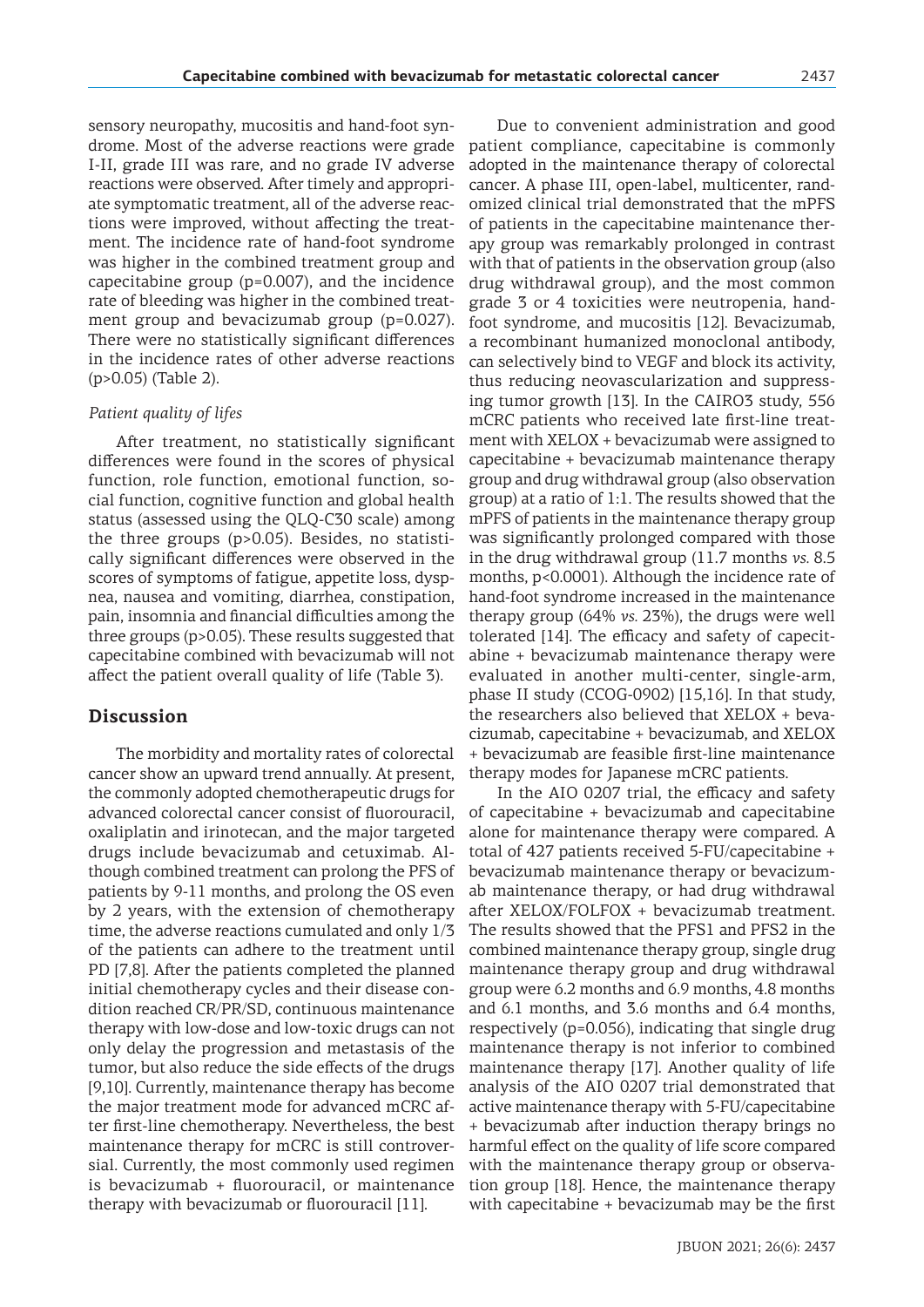choice after induction therapy with XELOX/FOL-FOX+ bevacizumab.

In this study, capecitabine + bevacizumab, capecitabine monotherapy and bevacizumab monotherapy were used in the maintenance therapy of mCRC. The follow-up results revealed that the PFS in the combined treatment group was significantly longer than in the capecitabine group and bevacizumab group (p=0.043, p=0.046). Besides, there was no statistically significant difference in the PFS between the capecitabine and bevacizumab group (p=0.889), and in the OS among the three groups (p=0.366). All the adverse reactions occurring during treatment were improved after timely and appropriate symptomatic treatment, without affecting the treatment. The combined treatment and capecitabine group had a higher incidence rate of hand-foot syndrome than the bevacizumab group (p=0.007), and the incidence rate of bleeding was higher in the combined treatment and bevacizumab group than in the capecitabine group (p=0.027). No statistically significant differences were found in the incidence rates of other adverse reactions (p>0.05). These results suggested that the combination of drugs did not significantly elevate the incidence rates of adverse reactions, and the drugs

were well tolerated by patients. In addition, there was no obvious difference in the quality of life score (evaluated using the EORTC-QLQ-C30 scale) among the three groups, which was in agreement with previous literature reports, indicating that the combination of drugs had no remarkable influence on the quality of life of patients.

There were many shortcomings in this study. For example, the sample size was small, the followup time was short, and the follow-up content was not comprehensive enough. In the future, further multi-center, large-sample, randomized controlled trials are needed to verify the conclusions of this study.

## **Conclusions**

Capecitabine combined with bevacizumab is safe and effective for the maintenance therapy of mCRC, which can dramatically prolong the PFS. The drugs are well tolerated, and the patients' quality of life is not affected.

## **Conflict of interests**

The authors declare no conflict of interests.

## **References**

- 1. Mikhail S, Bekaii-Saab T. Maintenance therapy for colorectal cancer: which regimen and which patients? Drugs 2015;75:1833-42.
- 2. Dzunic M, Petkovic I, Cvetanovic A, Vrbic S, Pejcic I. Current and future targets and therapies in metastatic colorectal cancer. JBUON 2019;24:1785-92.
- 3. Vassos N, Piso P. Metastatic Colorectal Cancer to the Peritoneum: Current Treatment Options. Curr Treat Options Oncol 2018;19:49.
- 4. Wang L, Liu Y, Yin X et al. Effect of Reduced-Dose Capecitabine Plus Cetuximab as Maintenance Therapy for RAS Wild-Type Metastatic Colorectal Cancer: A Phase 2 Clinical Trial. JAMA Netw Open 2020;3:e2011036.
- 5. Ma H, Wu X, Tao M et al. Efficacy and safety of bevacizumab-based maintenance therapy in metastatic colorectal cancer: A meta-analysis. Medicine (Baltimore) 2019;98:e18227.
- 6. Zhou M, Fu L, Zhang J. Who will benefit more from maintenance therapy of metastatic colorectal cancer? Oncotarget 2018;9:12479-86.
- 7. Martinelli E, Sforza V, Cardone C et al. Clinical outcome and molecular characterisation of chemorefractory metastatic colorectal cancer patients with longterm efficacy of regorafenib treatment. ESMO Open 2017;2:e177.
- Kanat O, Ertas H, Caner B. Platinum-induced neurotoxicity: A review of possible mechanisms. World J Clin Oncol 2017;8:329-35.
- Sonbol MB, Mountjoy LJ, Firwana B et al. The Role of Maintenance Strategies in Metastatic Colorectal Cancer: A Systematic Review and Network Metaanalysis of Randomized Clinical Trials. JAMA Oncol 2020;6:e194489.
- 10. Pietrantonio F, Morano F, Corallo S et al. Maintenance Therapy With Panitumumab Alone vs Panitumumab Plus Fluorouracil-Leucovorin in Patients With RAS Wild-Type Metastatic Colorectal Cancer: A Phase 2 Randomized Clinical Trial. JAMA Oncol 2019;5:1268- 75.
- 11. Wang ZX, Liang F, Xu RH. The Role of Maintenance Therapy in Metastatic Colorectal Cancer. JAMA Oncol 2020;6:937.
- 12. Ergun Y, Bal O, Dogan M, Uncu D. Capecitabine plus temozolomide (CapTem): An alternative regimen to regorafenib as third-line setting in metastatic colorectal cancer? JBUON 2019;24:2435-41.
- 13. Zhou X, Jin J, Wang W et al. Efficacy and adverse reactions of combination therapy of bevacizumab and 5-fluorouracil in patients with metastatic colon cancer. JBUON 2019;24:494-500.
- 14. Simkens LH, van Tinteren H, May A et al. Maintenance